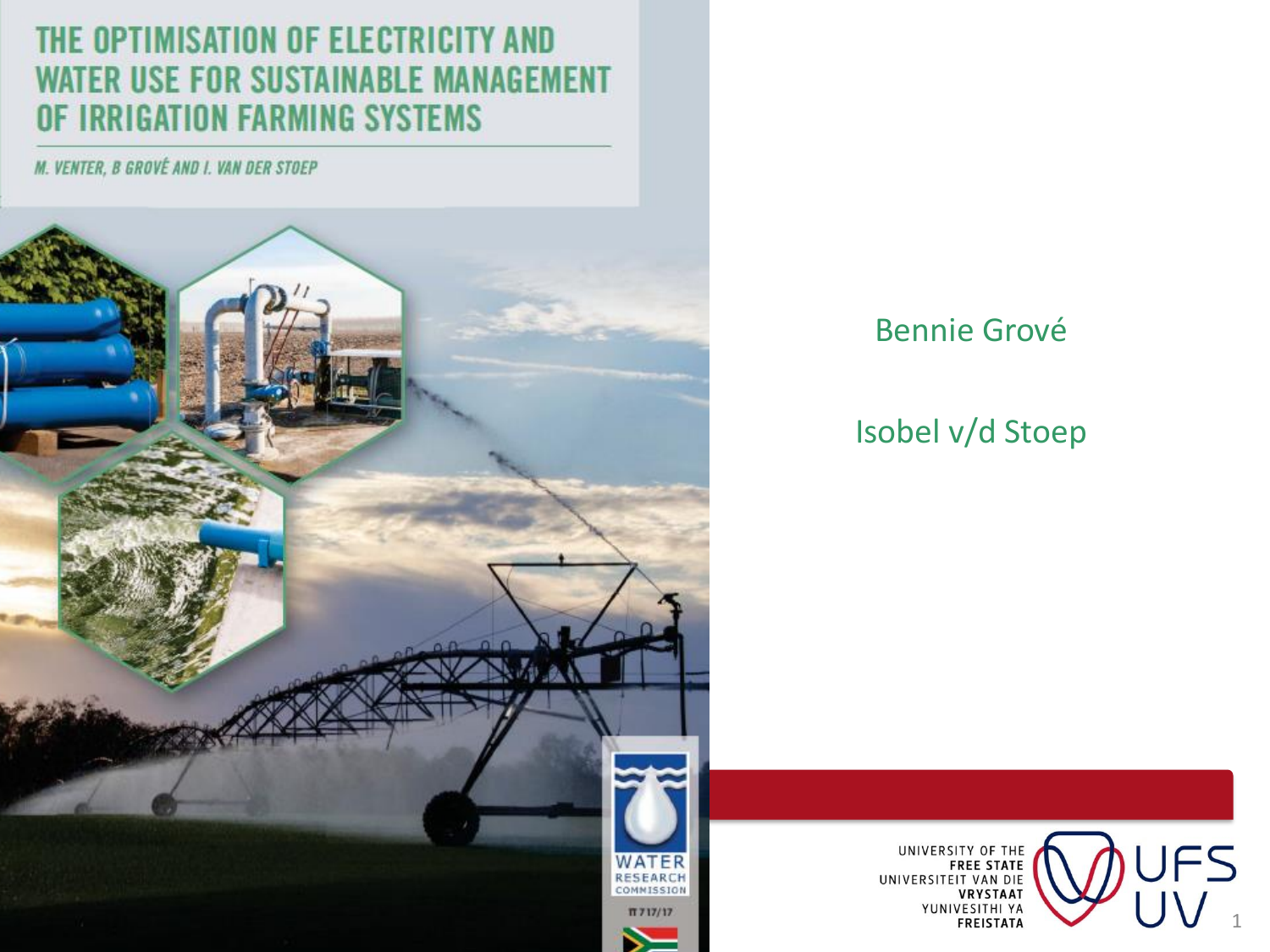# "The new normal"

- Previously: Water and Energy was cheap/abundant
	- minimise water applications with the aim of achieving maximum yield
	- buy irrigation systems with low investment costs and high energy demand
- Now: Water and Energy more costly/scarce
	- Economic value increases
	- WC/DM

T 051 401 9111 info@ufs.ac.za www.ufs.ac.za



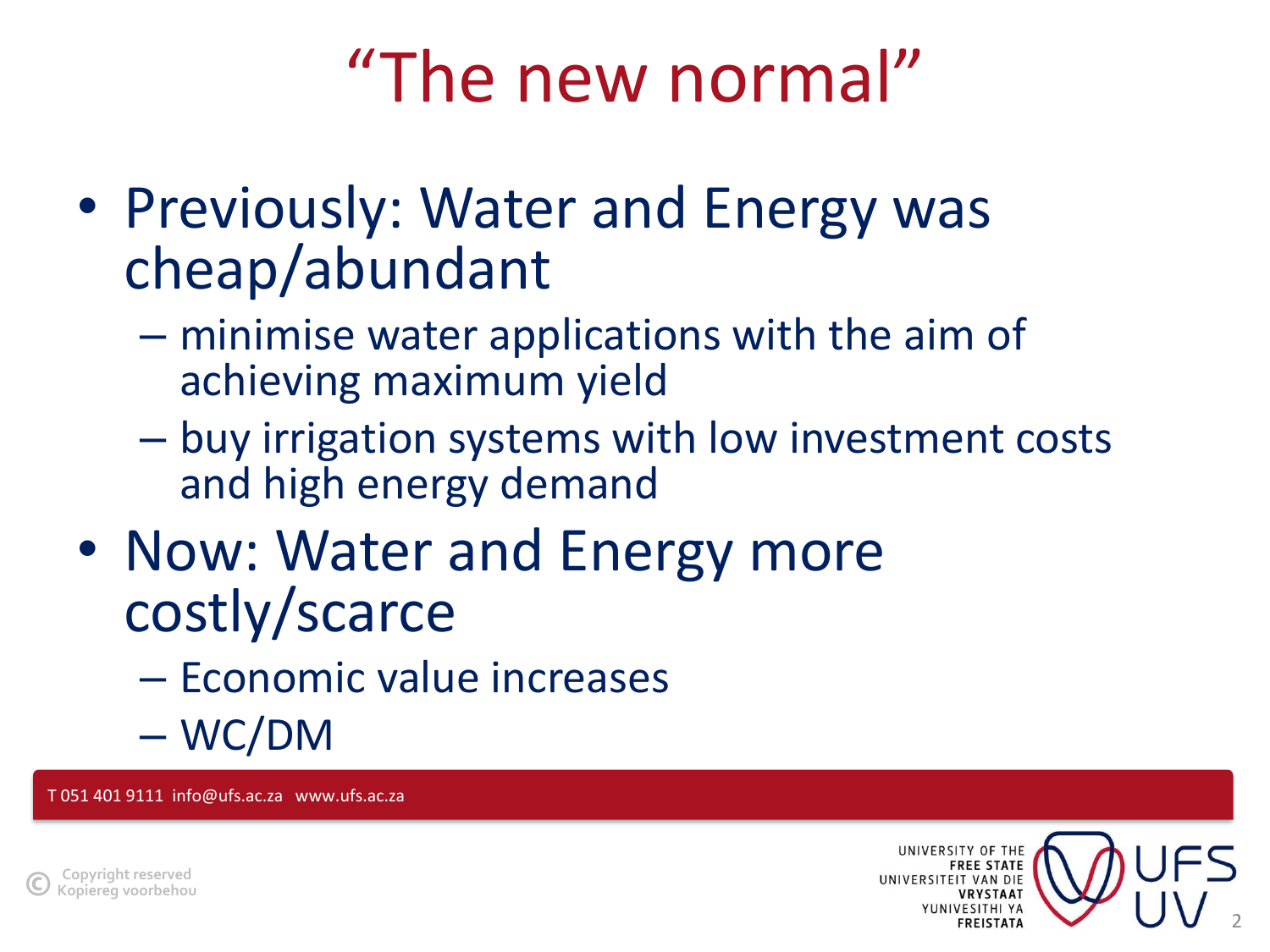

UNIVERSITY OF THE EREE STATE<br>UNIVERSITEIT VAN DIE **VRYSTAAT** YUNIVESITHI YA **FREISTATA**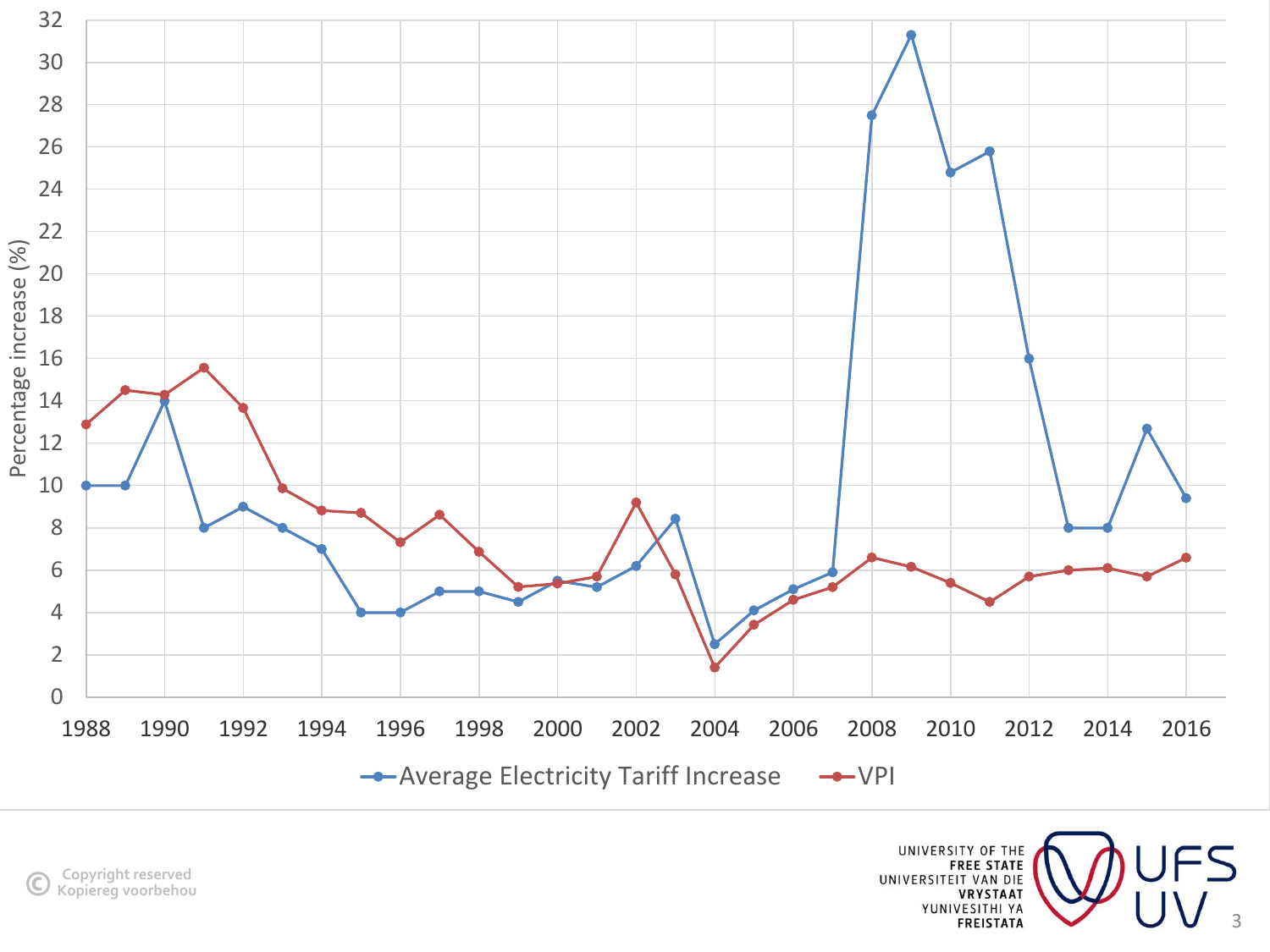# What is the problem?

- The question, however, is not whether irrigators should adopt practises to improve energy and water management. Rather, the problem is how to evaluate the interrelated linkages between irrigation management, irrigation system design and choice of electricity tariffs simultaneously to improve energy and water management.
- Together these factors will determine the extent of water and energy savings in irrigated agriculture.
- A need exits for an integrated decision support model that include optimal irrigation management, irrigation system design in relation to the available electricity tariff choices and **energy source**.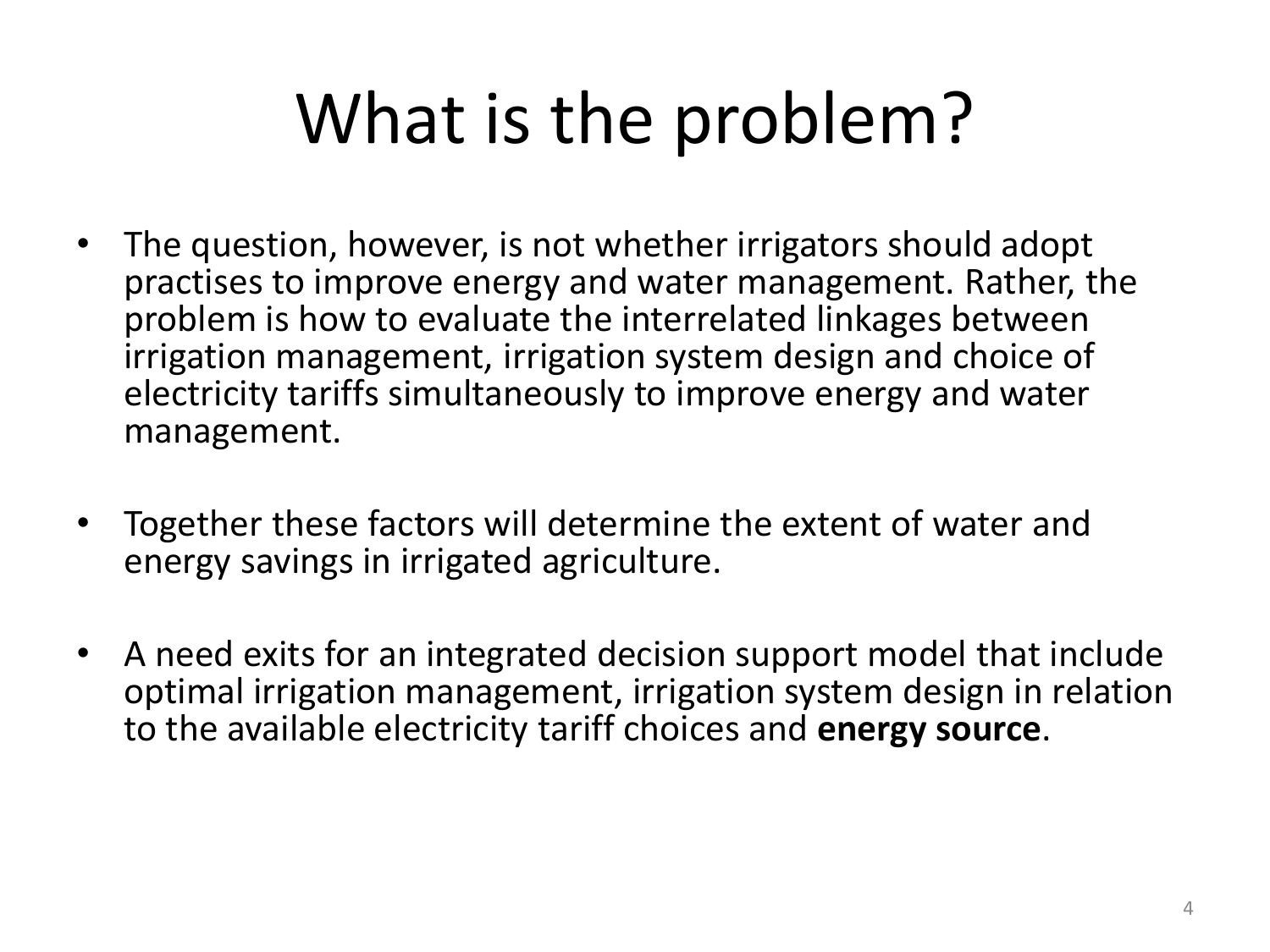### THE OPTIMISATION OF ELECTRICITY AND WATER USE FOR SUSTAINABLE MANAGEMENT **IRRIGATION FARMING SYSTEMS**

M. VENTER, B GROVÉ AND I. VAN DER STOEP



# **Overall:**

Develop management approaches for reducing electricity costs, improving water use productivity and increasing profitability

> UNIVERSITY OF THE FREE STATE<br>UNIVERSITEIT VAN DIE **VRYSTAAT** YUNIVESITHI YA **FREISTATA**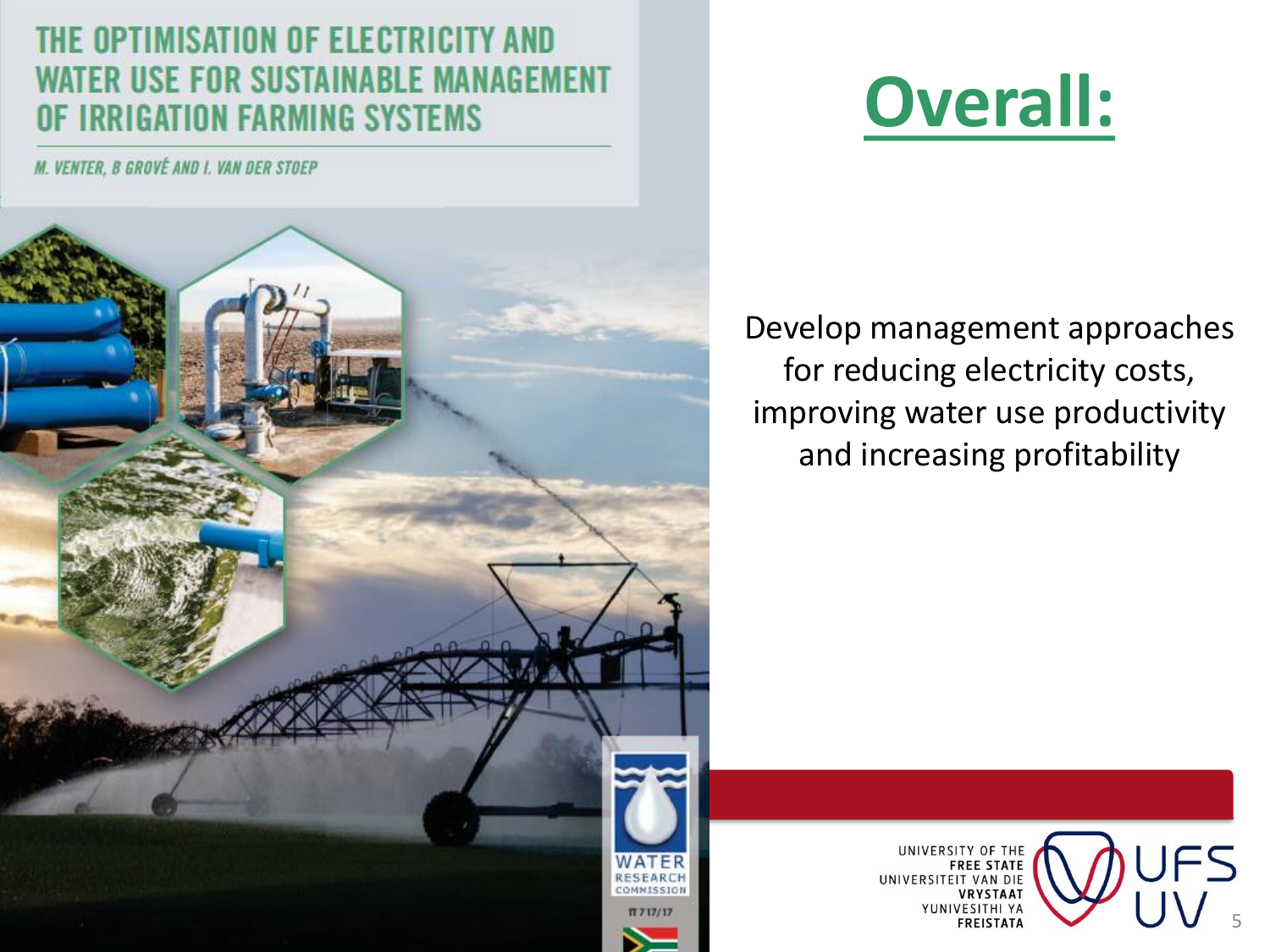$$
P(kW) = \frac{Q \times H}{0.036 \times \eta_{\rm p} \times \eta_{\rm m}}
$$

#### **Q (discharge)**

- Gross irrigation requirement
	- o Crop
	- o Climate
	- o System efficiency
	- o Leaching fraction
- Time available
	- o Management (Tariff)
	- o Automated/Manual system
	- o Soil characteristics
- Size of the system (ha)

#### **H (pressure requirement)**

- System working pressure
- Static Height
	- o Topography
	- o Boreholes
- **Friction loss** 
	- o Type of pipe, Length, diameter
	- o Flow rate (Q)

#### **Pump station**

- Single / Multiple pumps
- VSD
- Pump and motor efficiencies

#### **Technology Management Tariff**

$$
t(h) = \frac{1000 \times \sum_{crops} \left(\frac{NIR}{\eta_s} \times A\right)}{Q}
$$

#### **How much water and when?**

Crop choice

X

- Irrigation scheduling
	- o Soil water holding capacities
	- o Climate
	- o Irrigation intervals
	- o Deficit irrigation
- Irrigation system
	- o Size (ha)
	- o Application rate
	- o Labour (move sprayers)
	- o Repair and maintenance
- Energy source availability
	- o ESKOM tariff structure
	- o Alternative energy
- Water supply restrictions
- Pump station/Distribution network
	- o Boreholes
	- o Single / Multiple pumps
	- o VSD
	- o Balancing dams

 $k_e$  (R/kWh)

#### **Electricity tariffs**

• Ruraflex

X

- Ruraflex CPD
- **Landrate**
- Nightsave
- Distance from Johannesburg

6

#### **Alternative energy sources**

- Solar
- Wind
- **Water**

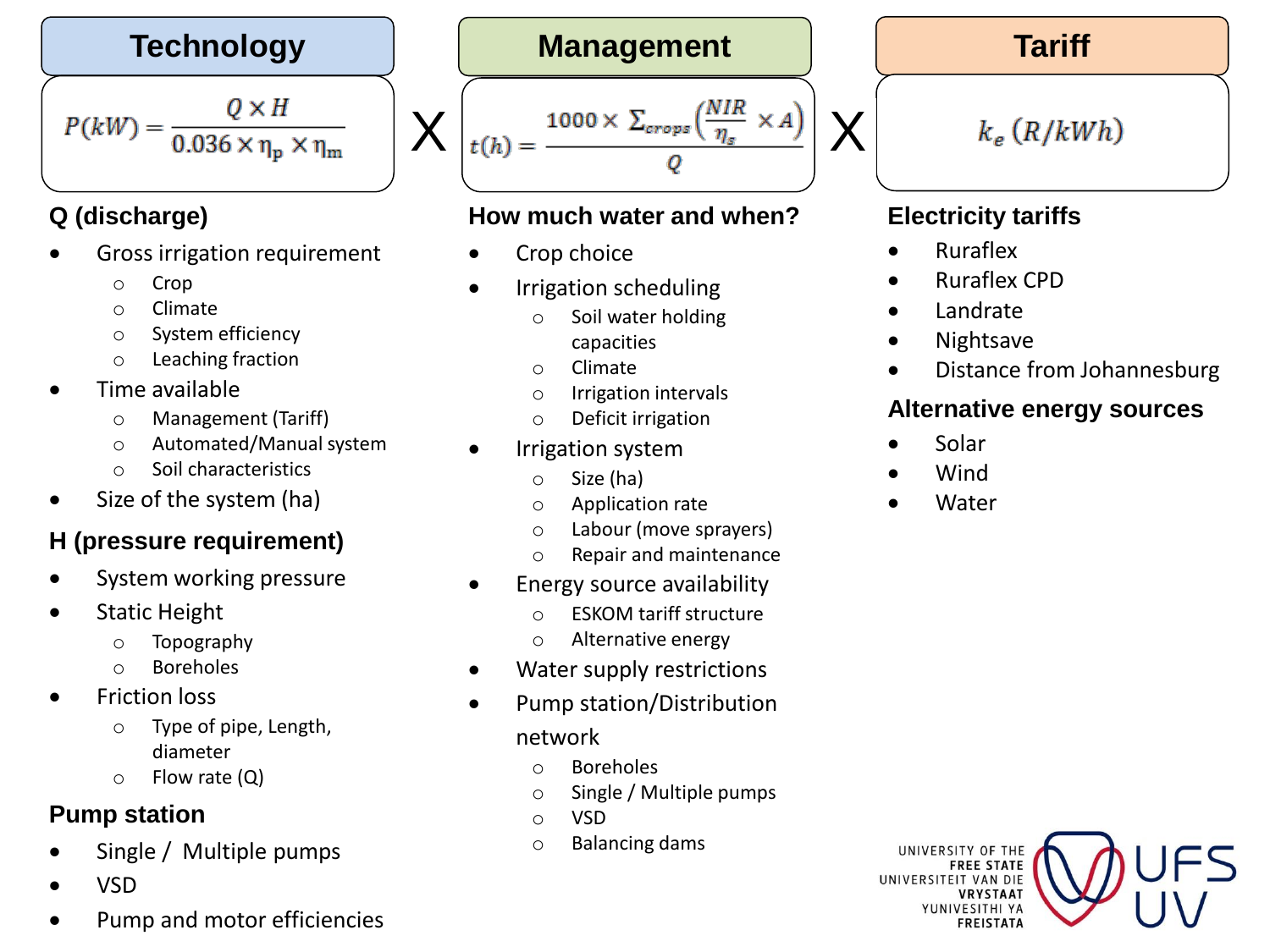

 $\mathbf{r}$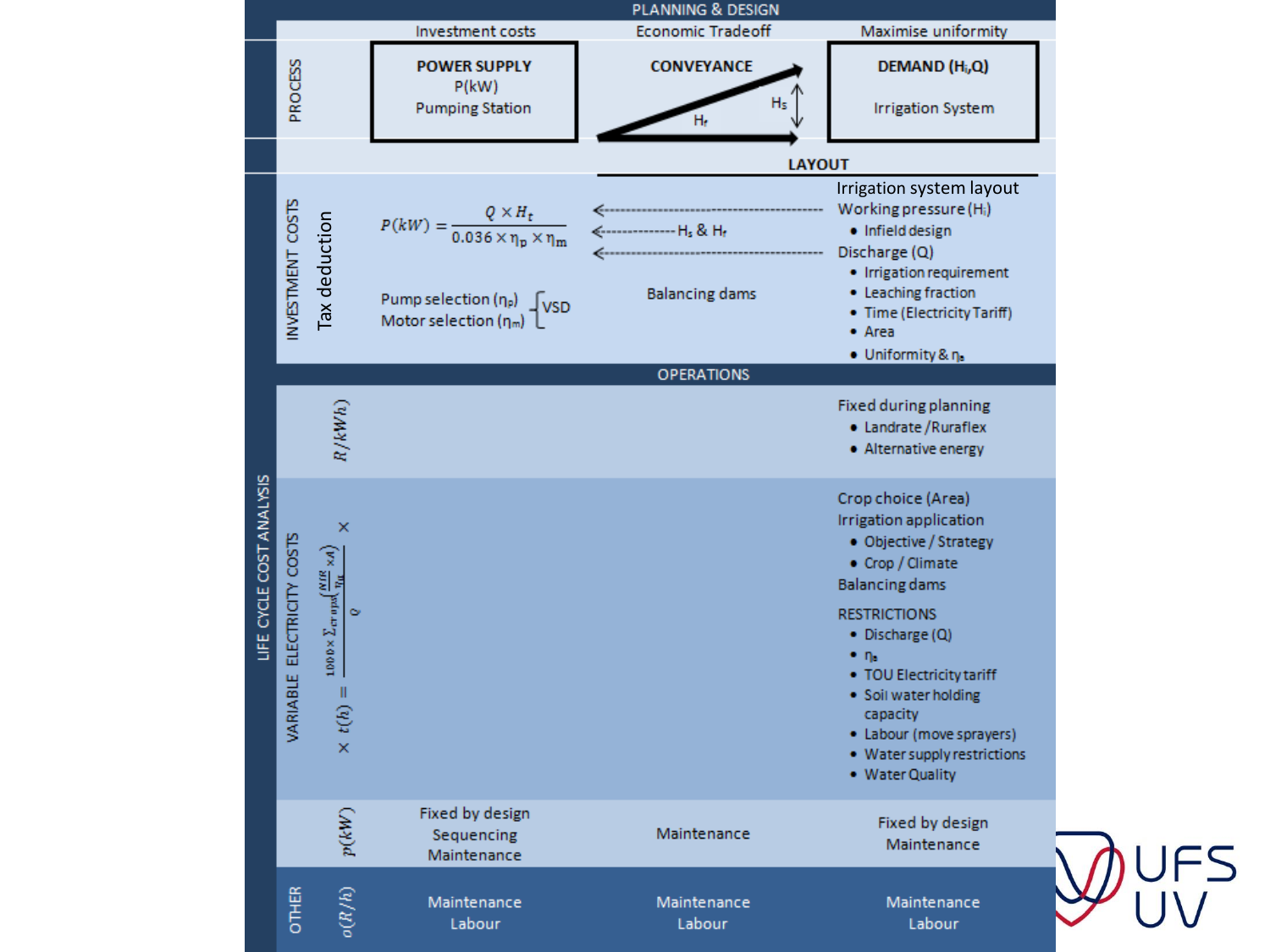# Modelling framework

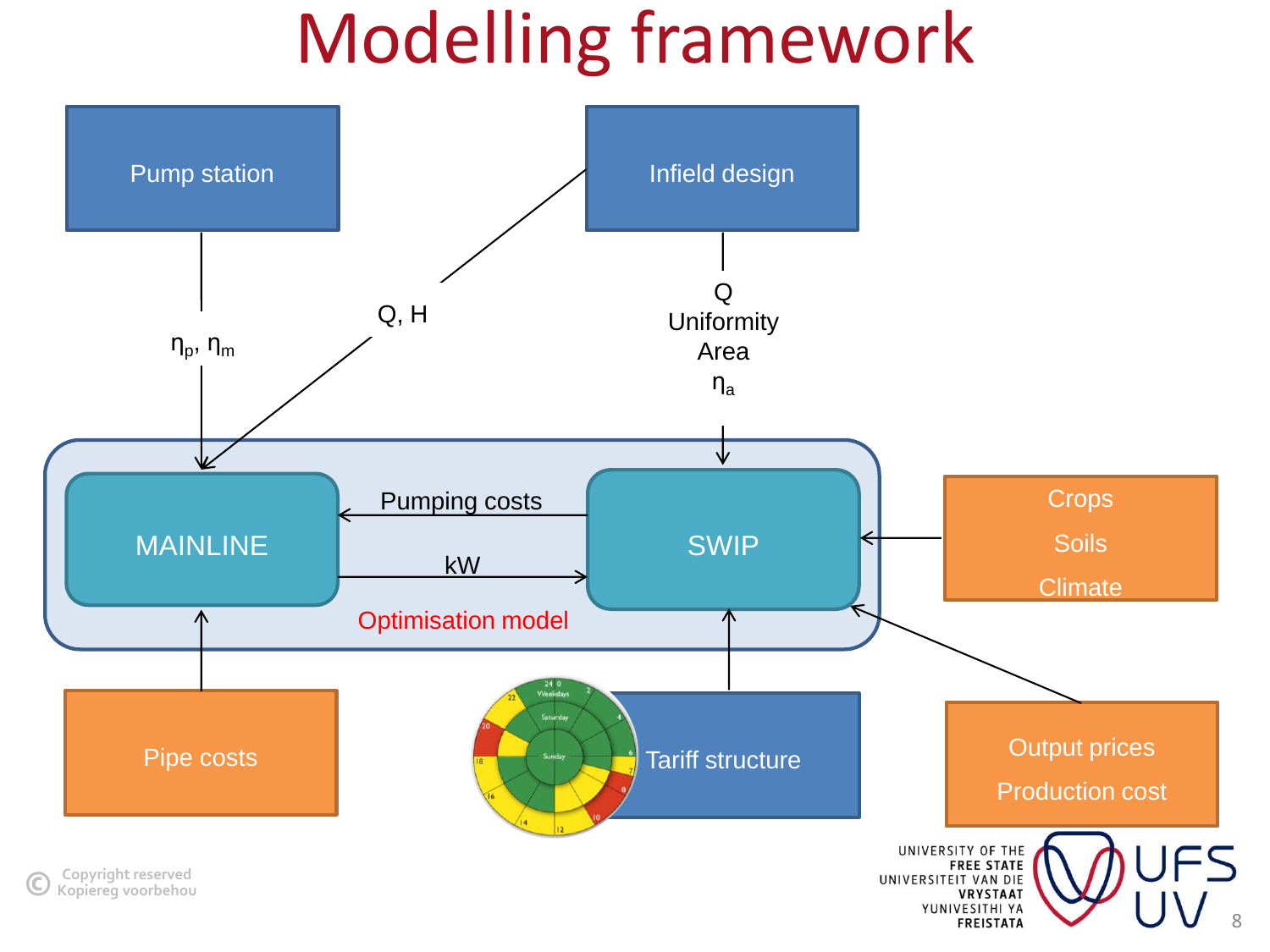# Conclusions

- Higher electricity costs resulted in mainline design changes
- Landrate results in a higher margin above specified costs
	- Ruraflex Higher fixed costs
- Pivot size effect choice of pipe diameter
	- Higher flow rate
		- Higher friction
- 30,1 hectare
	- Ruraflex: 14 mm/day
	- Landrate: 14 mm/day
- 47,7 hectare
	- Ruraflex: 12 mm/day
	- Landrate: 12 mm/day

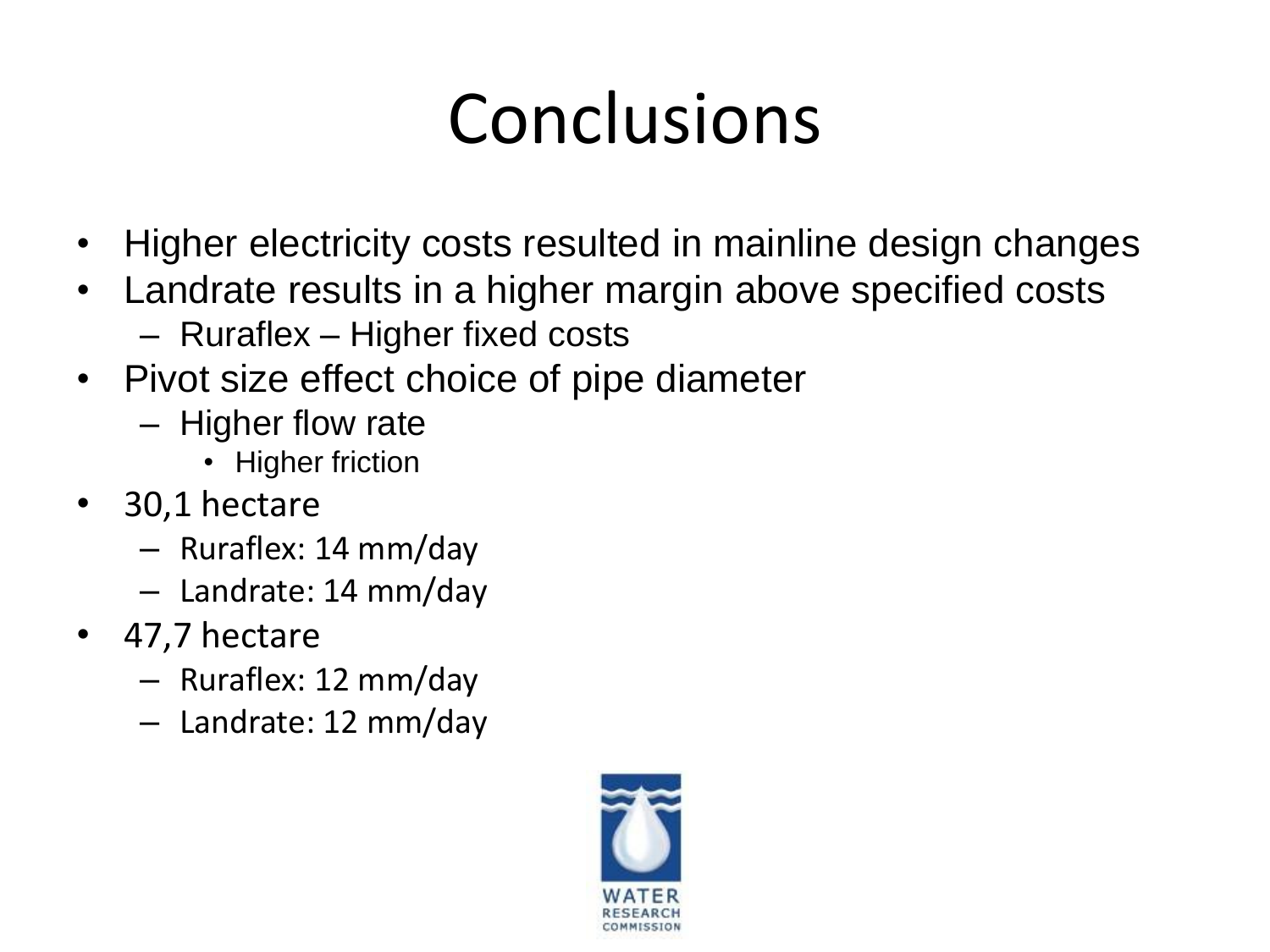# Dual Kc Approach

- $ET = (K_rK_\text{e} + K_sK_\text{ch})ET_0$
- $K_r$ adjustment factor for evaporation
- $K_e$  evaporation coefficient
- $K_{s}$ adjustment factor for transpiration
- $K_{cb}$  transpiration coefficient

T 051 401 9111 info@ufs.ac.za www.ufs.ac.za



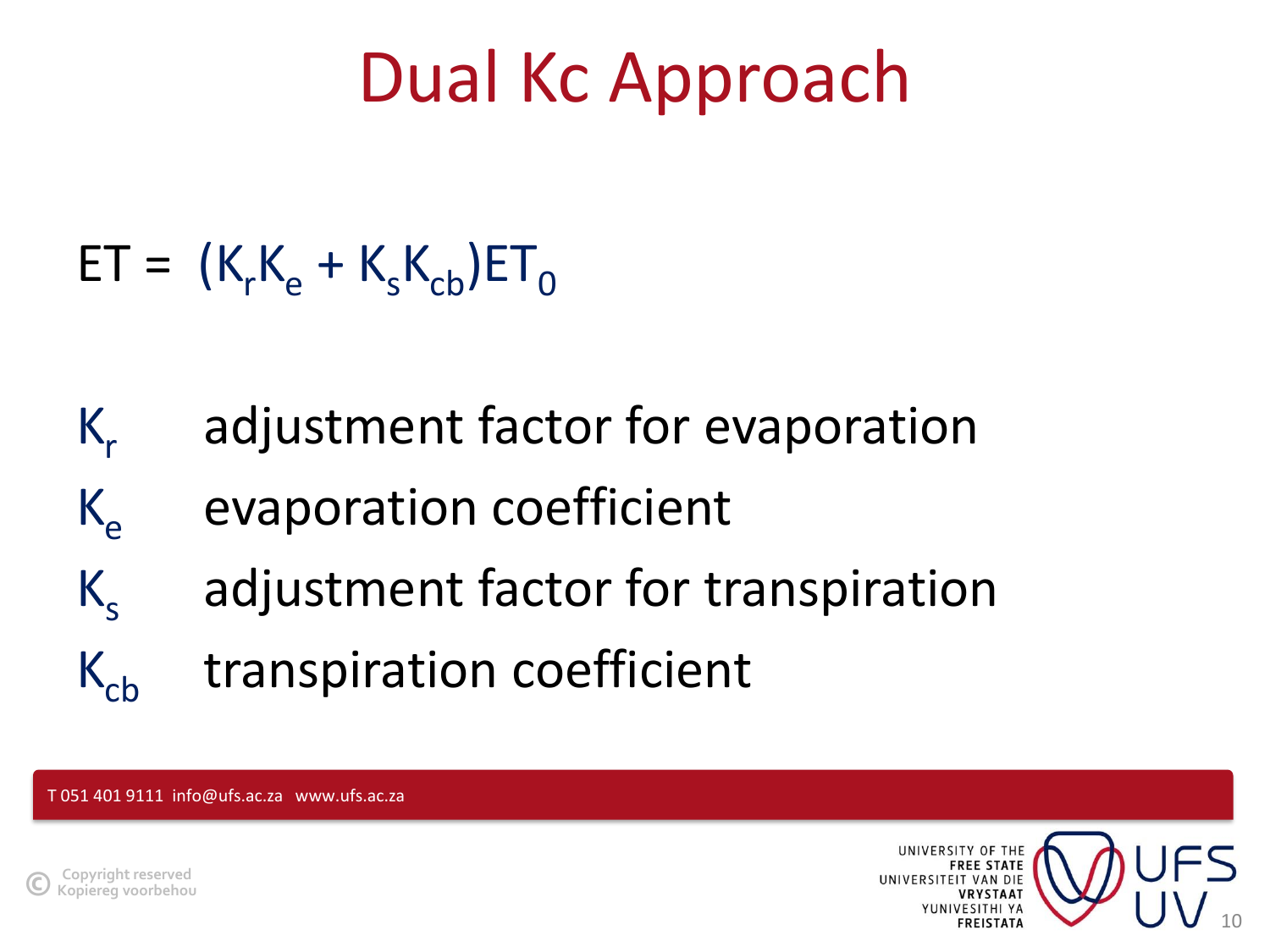# K-adjustment factor



- $\frac{\theta_{WP}}{\theta}$  **TAW**: amount of water that a crop can extract from its root zone
	- **RAW**: fraction of TAW that a crop can extract from the root zone without suffering water stress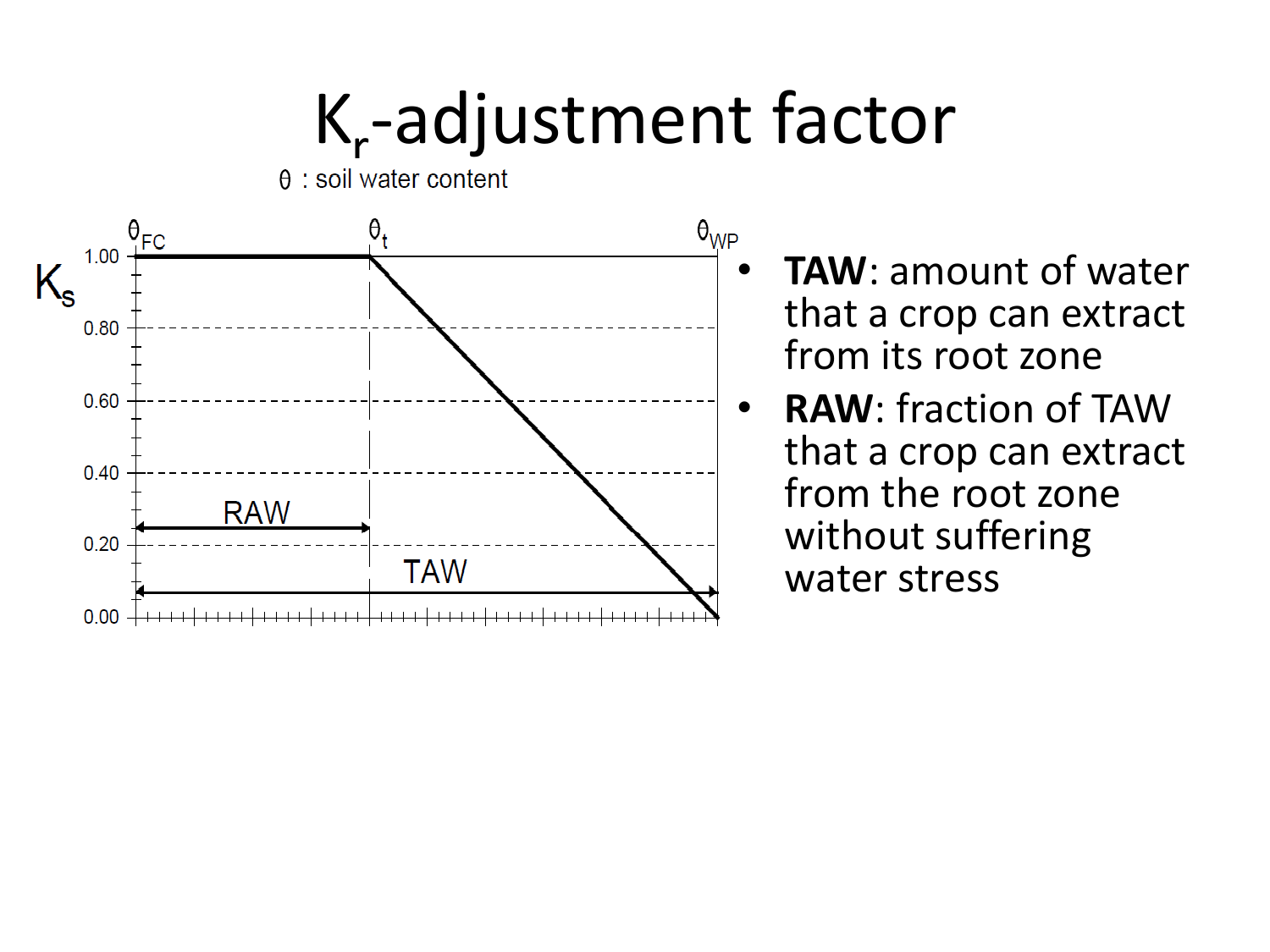# K<sub>s</sub>-adjustment factor

RWC  $\theta_{\sf FC}$  $\theta_{t}$ 1.00  $\mathsf{K}_{\mathsf{s}}$ 0.80  $K_s = 1$ 0.60 0.40 **RAW**  $0.20$ **TAW**  $0.00 + + + + + + + +$ 

- $\stackrel{\theta_{WP}}{\longrightarrow}$  **TAW**: amount of water that a crop can extract from its root zone
	- **RAW**: fraction of TAW that a crop can extract from the root zone without suffering water stress
	- **RWC**: water content of the root zone

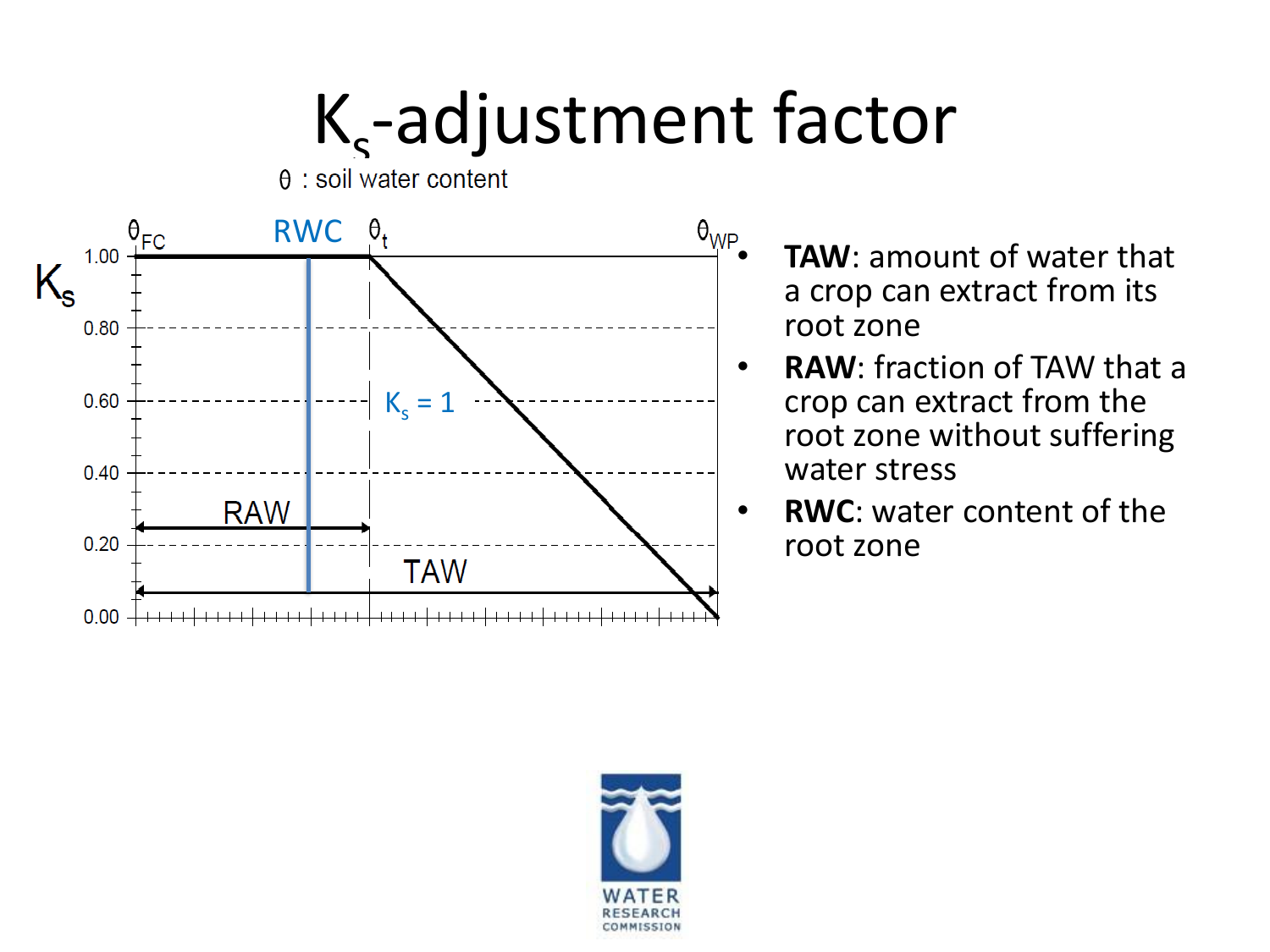# K<sub>s</sub>-adjustment factor



- $\stackrel{\theta_{WP}}{\longrightarrow}$  **TAW**: amount of water that a crop can extract from its root zone
	- **RAW**: fraction of TAW that a crop can extract from the root zone without suffering water stress
	- **RWC**: water content of the root zone

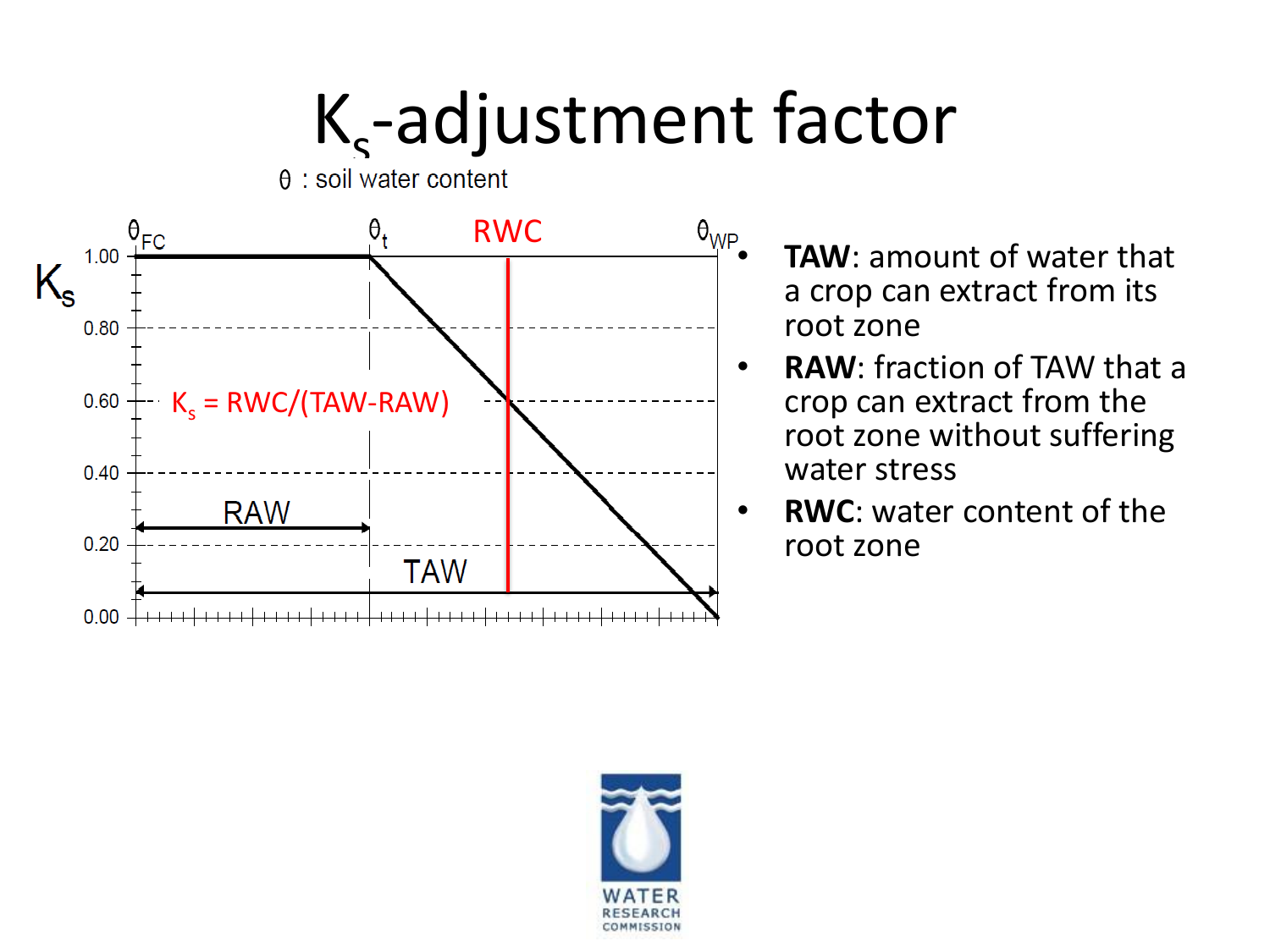# K<sub>e</sub>-adjustment factor



- **TEW**: maximum depth of water that can be evaporated from the soil when the topsoil has been initially completely wetted
- **REW**: maximum depth of water that can be evaporated from the topsoil layer without restriction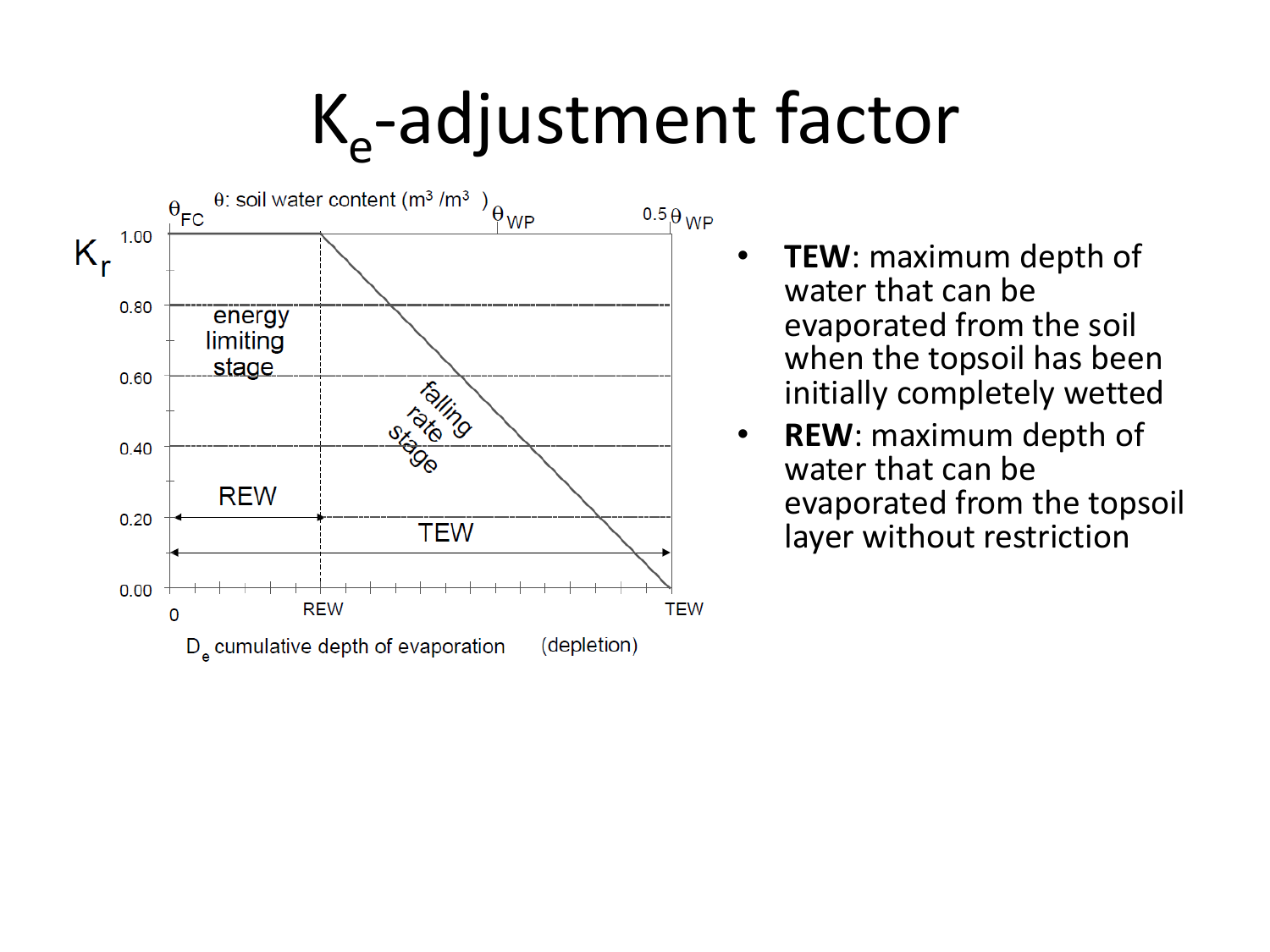

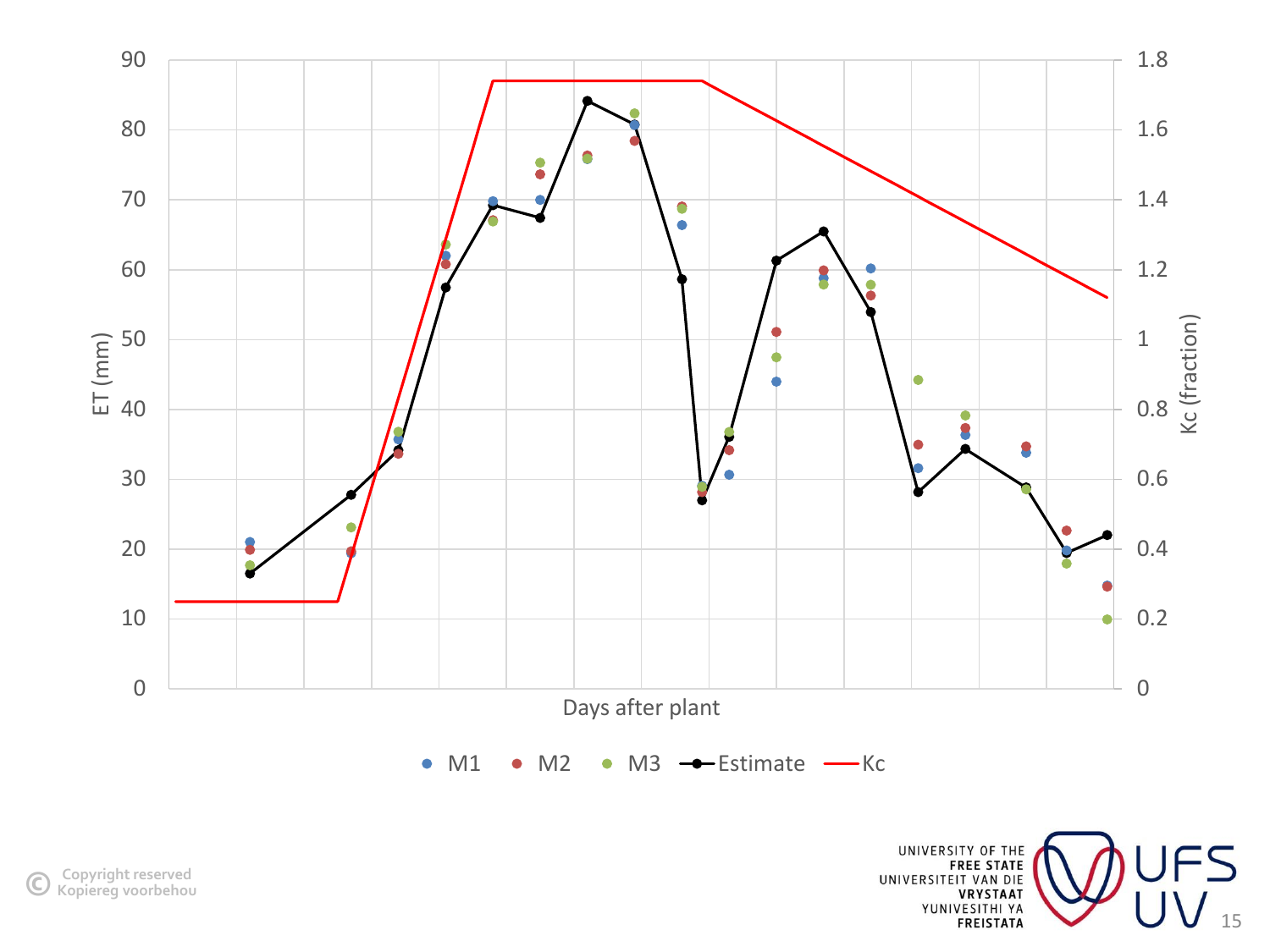## KC Calibration

|                | ET.<br>mm | E<br>mm | Т<br>mm | <b>Biomass</b><br>Kg/ha |
|----------------|-----------|---------|---------|-------------------------|
| M <sub>1</sub> | 860       |         |         | 34472                   |
| M <sub>2</sub> | 872       |         |         | 36803                   |
| M <sub>3</sub> | 879       |         |         | 35006                   |
| Estimate       | 873       | 286     | 586     | 36875                   |
| Avg Error (%)  | 0.75      |         |         | 4.17                    |

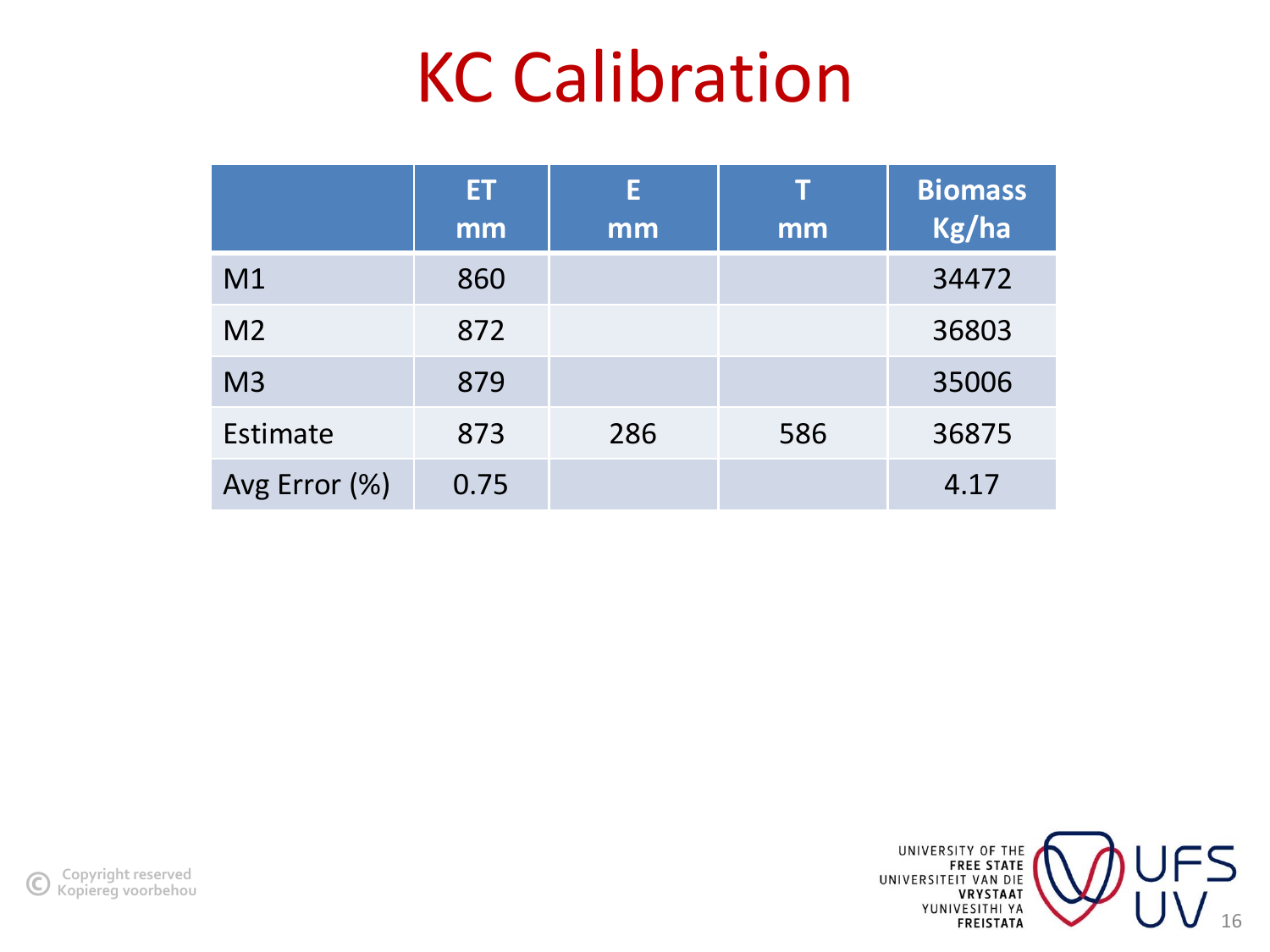

**Copyright reserved ©Kopiereg voorbehou**

VRYSTAAT<br>
YUNIVESITHI YA<br>
FREISTATA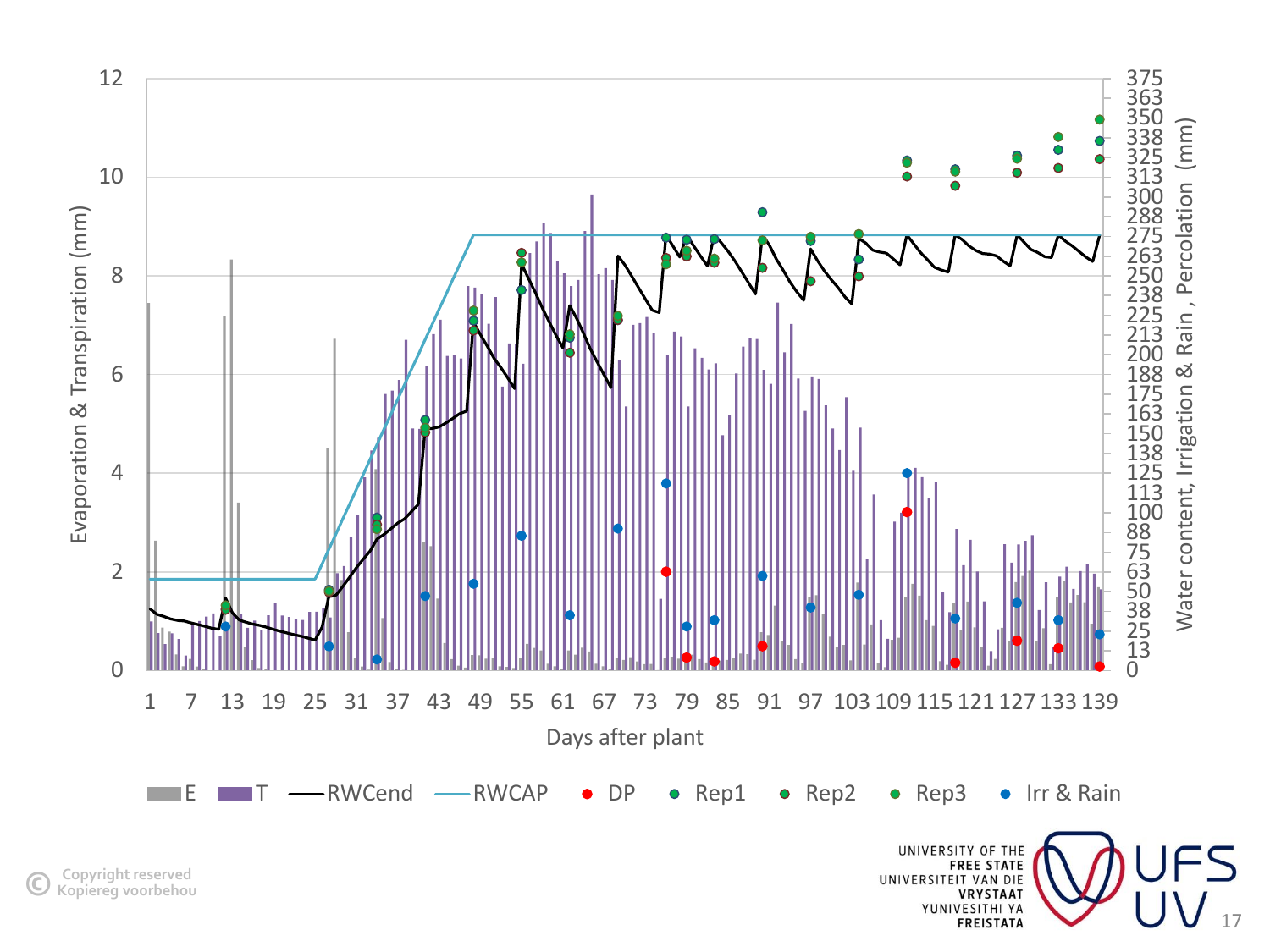### Results

|                   | <b>Kc &amp; Kcb</b> | <b>Ke</b> | <b>Optimal</b> |
|-------------------|---------------------|-----------|----------------|
| Transpiration     | 586                 | 586       |                |
| Evaporation       | 286                 | 116       | ၣ              |
| ET                | 872                 | 702       |                |
| Irrigation        |                     | 945       |                |
| Percolation       |                     | 233       |                |
| Avg Error RWC (%) |                     | 9.32      |                |

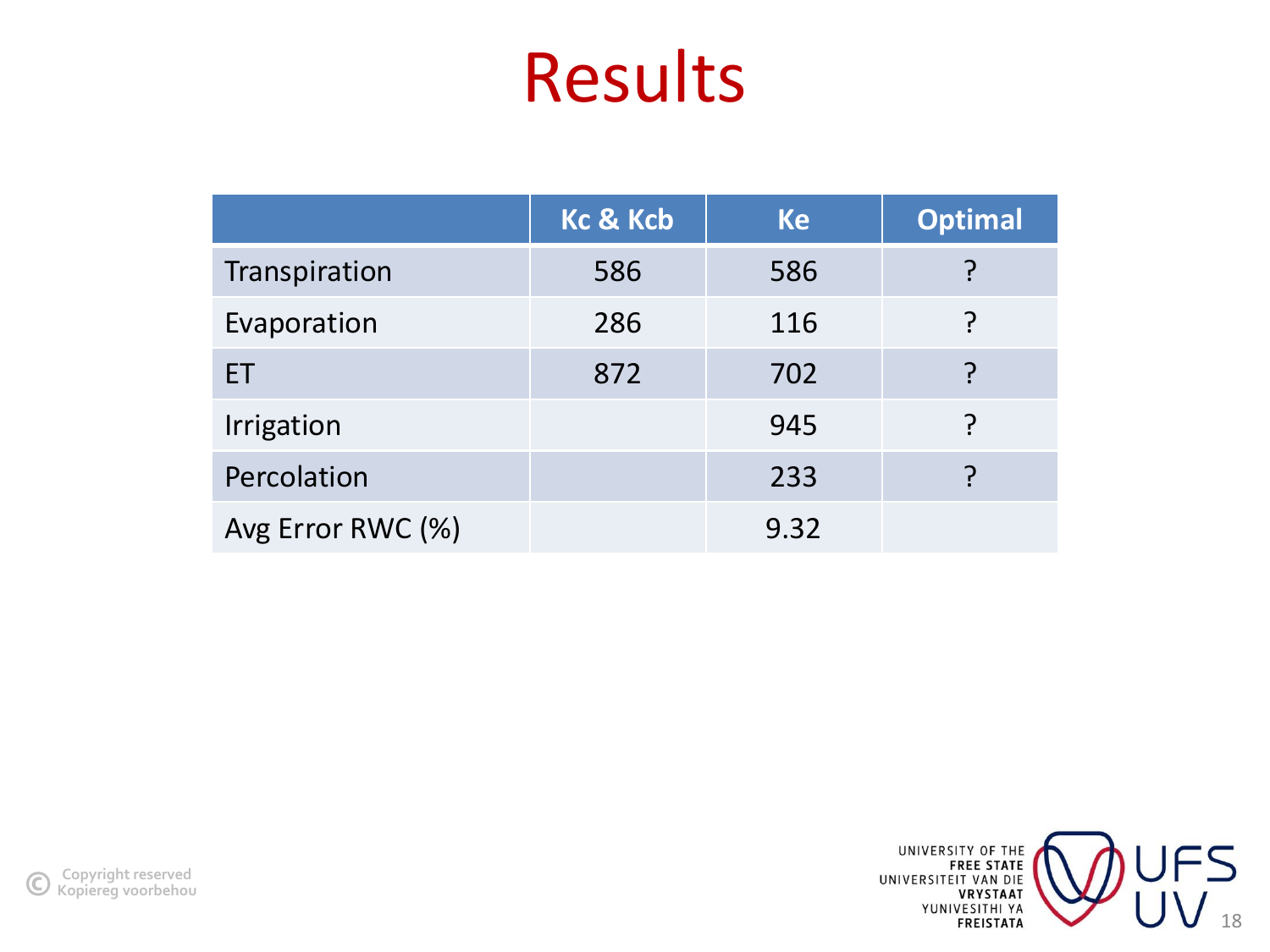

**Copyright reserved ©Kopiereg voorbehou**

**FREE STATE**<br>FREE STATE<br>UNIVERSITEIT VAN DIE<br>VUNIVESITHI YA<br>FREISTATA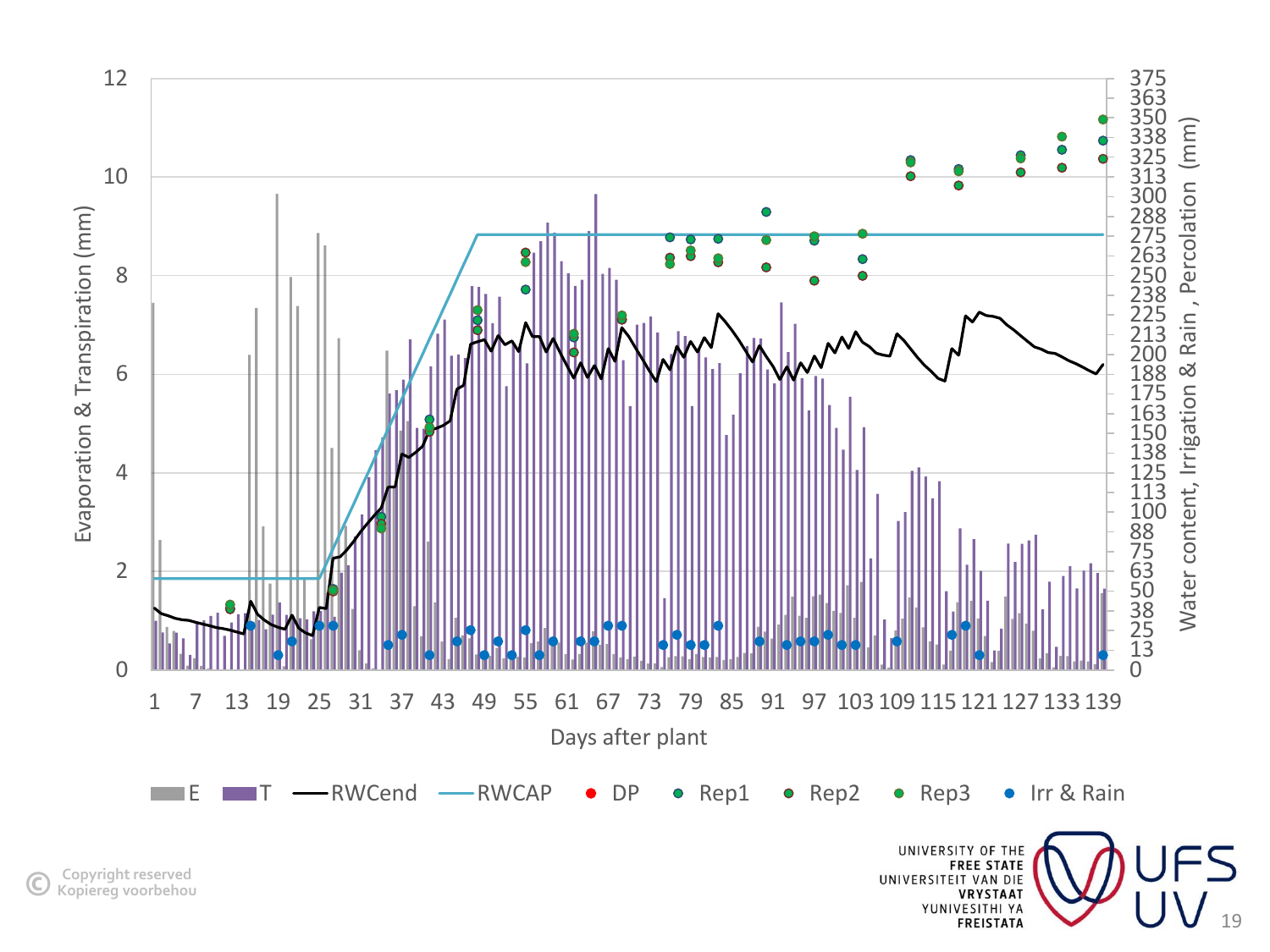## Results

|                   | <b>Kc &amp; Kcb</b> | <b>Ke</b> | <b>Optimal</b> |
|-------------------|---------------------|-----------|----------------|
| Transpiration     | 586                 | 586       | 586            |
| Evaporation       | 286                 | 116       | 177            |
| ET.               | 872                 | 702       | 763            |
| Irrigation        |                     | 945       | 691            |
| Percolation       |                     | 233       | 4              |
| Avg Error RWC (%) |                     | 9.32      |                |